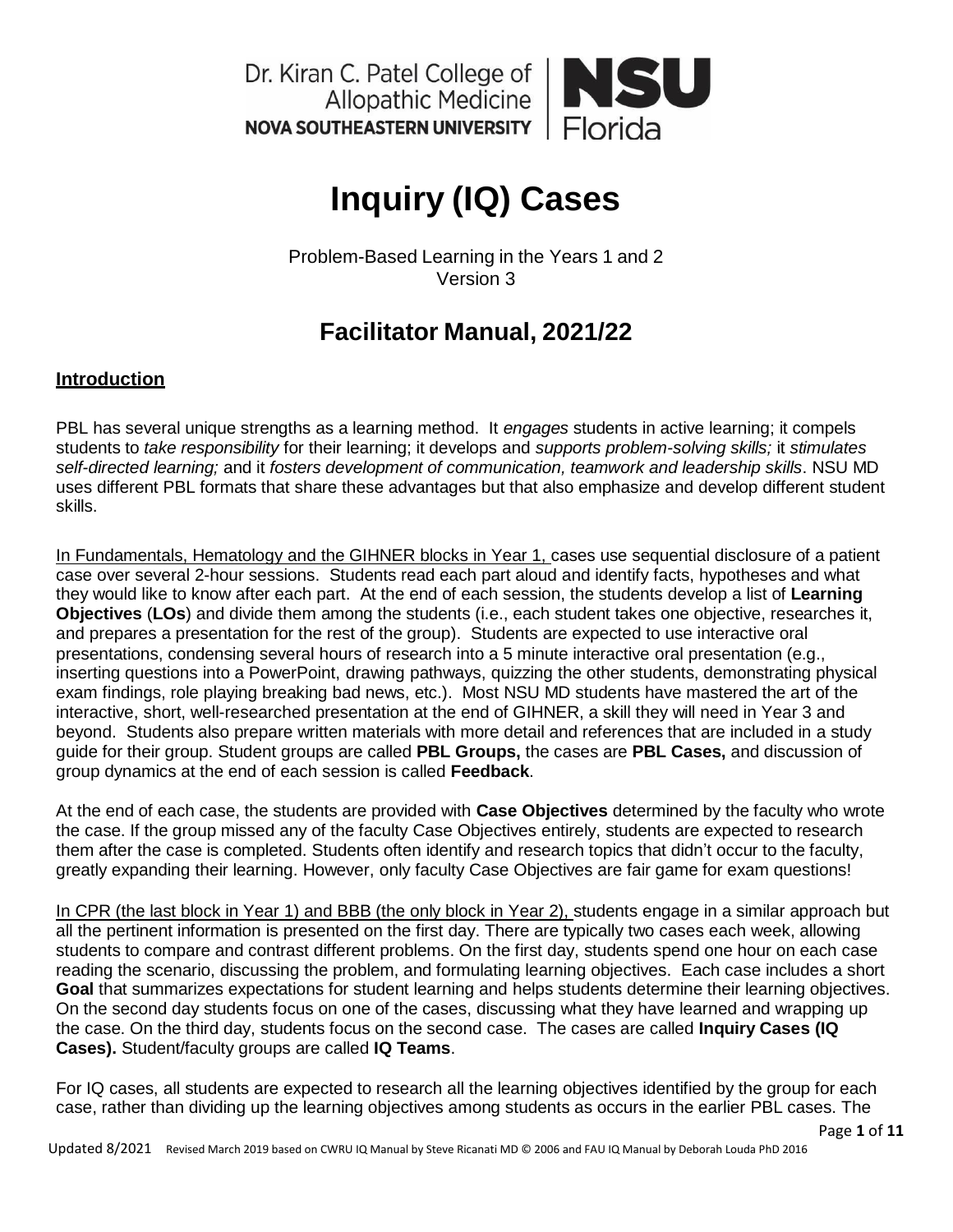second session should be an interactive discussion of each LO – one student may take the lead but all the others should contribute since they have all researched the topic. PowerPoint presentations are not helpful in this format – rather, students will be using the white boards, flip charts, iPad content sharing to work through concept maps and pathways. At the end of each case, the faculty Case Objectives are distributed with the same expectation for researching topics that were missed. Feedback at the end of each session is called **Check-out**.

IQ sessions include SOAPP presentations, a method of presenting clinical cases, to help prepare students to give well-organized focused presentations in their preceptor's offices and when they get to clerkships in Year 3. The IQ format requires them to discuss pathophysiology, physiology, and other objectives when all of them have researched the same topics – it encourages interactive discussion and challenging other students to defend their explanations.

# **Faculty Facilitator Responsibilities**

- **Be prepared.** Students appreciate faculty who know the case and keep them on track without dominating the team. Read the case, read the facilitator guide, and attend all the IQ facilitator meetings to discuss cases. If you have questions, contact the block directors. The Facilitator Guides for IQ are much less detailed than those for PBL. The facilitator sections are in red font, and the student sections are in black font. Questions students should consider as they read the case during Session 1 are followed by the information they should be discussing during Session 2 and appear after each stopping point in the case (a dotted line or the SOAP<sup>2</sup> line, see below). Remember, the students are in charge of learning and teaching one another and you are there to facilitate the team – so you do not need to be a content expert, you just need to know if they are on the right track!
- **Help ensure that your IQ team begins and ends on time.** It is important to both begin and end on time. Students are expected to be on time as part of their professionalism and their responsibility to the team, and faculty need to set a good example. Students may also have other activities scheduled following IQ sessions.
- **Distribute case materials to your team at the appointed times.** IQ cases will be distributed via iPads at the beginning of the case. Case Objectives will be distributed via iPads at the conclusion of the case.
- **Create a productive IQ environment.** Trust the students and the IQ process. Be respectful toward the students. Encourage the attitude that there are no dumb questions and that the environment is a safe one for students to say they do not know or do not understand. If there are significant problems, meet with the student(s) as soon as possible to address them and inform the Block Directors of the situation.
- **Give quality feedback to the students during Check-out.** Set an example to foster quality feedback from the students to each other.
- **Facilitate all the cases to which you are assigned.** An occasional absence can be filled in by the backup facilitator or the block director(s), but you will be responsible for assessing the students based on their performance throughout the course and for helping them develop a well-functioning team (of which you are also a member!). If you have an anticipated absence, notify the block director well in advance. If you have an emergency, notify the block directors(s), at least one of the students in your team, and Ms. Maria Ortega, Manager of the Pre-Clerkship Curriculum [\(mortega@nova.edu\)](mailto:mortega@nova.edu) by email. This is similar to the protocol the students in your team are expected to follow for unanticipated absences.
- **Take notes on student performance and complete Weekly Competency Concerns Reports and IQ Facilitator Narrative Assessments on time.** In order to complete student assessments, facilitators need to keep track of specific student participation in the IQ process. If you have concerns about performance of a student, discuss them with the Block Directors(s) who will meet with any student who is not meeting expectations as either a team member or team leader. **See Appendices D and E.**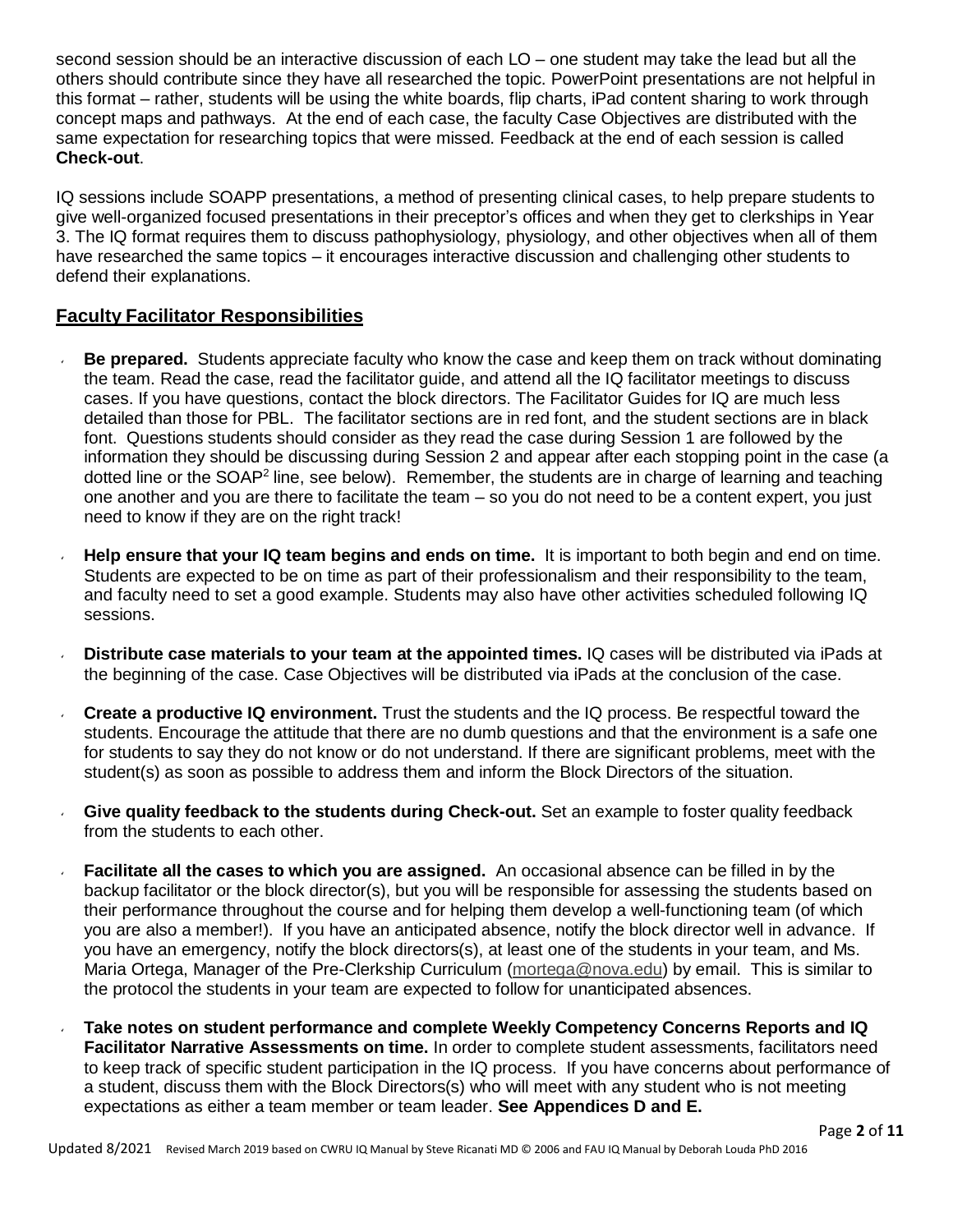- **Handle any problems as soon as possible.** Issues with group dynamics should be addressed during Check-out at the end of the session. Significant issues with individual team members should be addressed during a private meeting.
- **Complete student assessments on time.** You will be providing formative one-on-one verbal feedback to the students midway through the block; formative written narrative feedback midway through the block; formative one-on-one verbal feedback near the end of the block; and summative narrative comments (which will go into the student's permanent record) at the end of the block. Block Directors will take these assessments and your weekly competency reports into account when assigning ratings in each competency. These assessments must be completed on time to comply with NSU MD policies on midblock feedback and timeliness of final grades, which are designed to meet LCME standards. Students who are at risk for failing an IQ competency at the time of mid-block feedback need to be notified through the Block Director.
- **Participate in IQ Facilitator faculty development meetings.** You will review how the cases and teams "performed" for the cases that were just completed, and discuss the upcoming cases. In CPR, these meetings will usually occur on Fridays at noon, but timing will change occasionally; please refer to the facilitator schedule. There will also be additional scheduled sessions specifically for faculty facilitator development. For any changes that occur during the course, you will be notified by email.

# **Implementation of IQ**

# **The First Session of a Block with a New Team**

**Forming.** At the start, team members are feeling each other out; students are unclear of their role and their position in the team. **The faculty facilitator's job is to orient the students and create a safe learning environment.**

**Start with introductions.** Initially, the faculty will model how much each person should say.

**Set team norms. Read through the IQ Norming Checklist (Appendix A) aloud.** Students and faculty agree on a list of expectations for the team and set the climate of learning. The team must also agree on logistics and the learning environment. Common topics are:

#### **Logistics**

- Appointment of a student leader- each student must act as a leader once through some system of rotation. The facilitator will then designate leaders for the remaining cases based on each student's initial performance as a leader.
- Appointment of a team scribe who will record the team's work on the white board and/or iPad.
- Appointment of a timekeeper (optional).

#### **Learning environment**

- iPad use in class
- **Participation**
- Respect for others  $\mathbf{v}$
- **Preparation**

This forming time is critical. If expectations are clearly articulated at the start of the team, this will prevent trouble later in the block. The faculty person will ask the team to make suggestions for effective teamwork: "From your past experience, what has made a team work well? What climate? What behaviors?"

It may be helpful to ask a student scribe to make a table and fill it in, for example: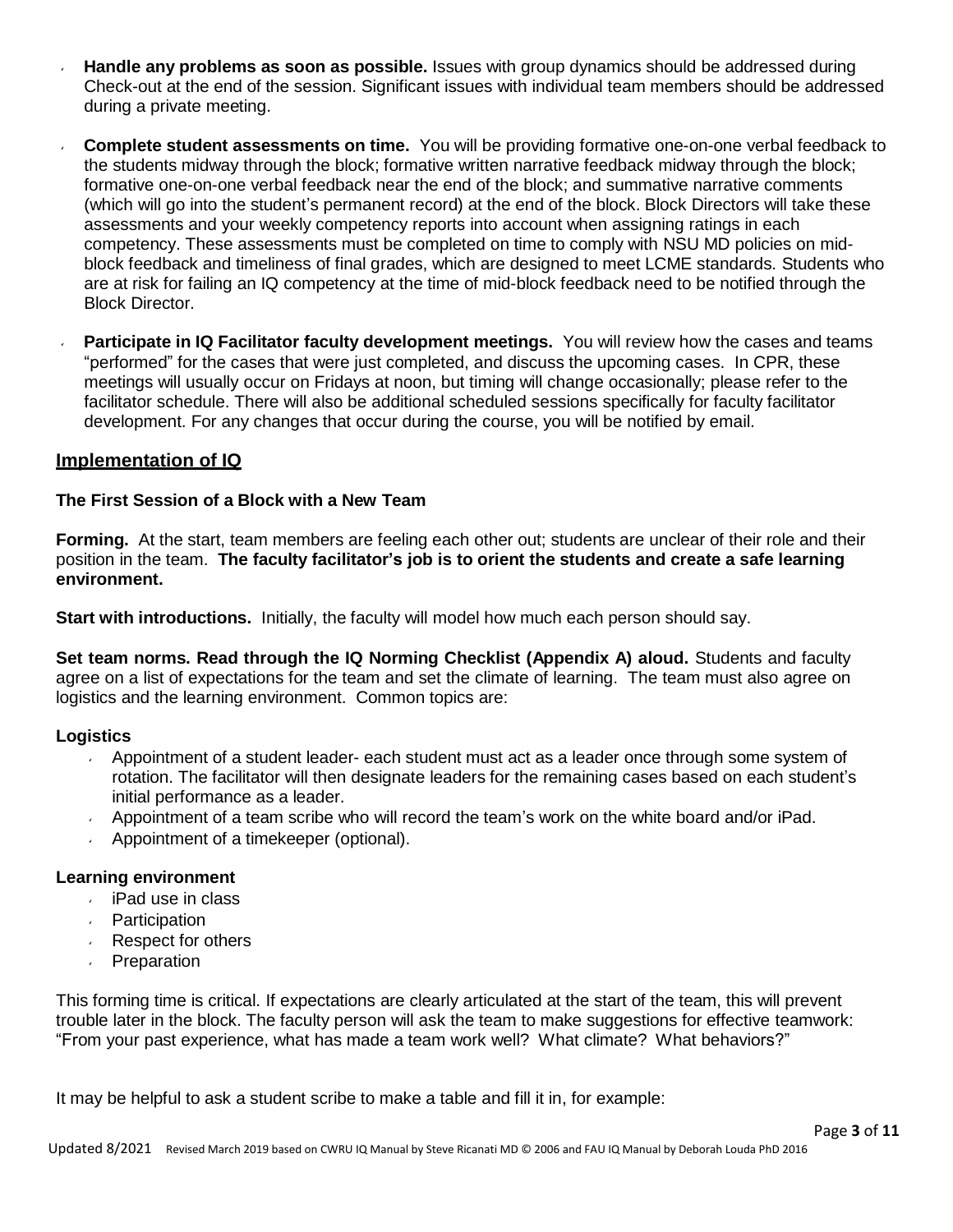| <b>Students</b>                   | Facilitator                      |
|-----------------------------------|----------------------------------|
| Show up on time                   | Show up on time                  |
| Prepare                           | Help us stay on track            |
| Contribute to every team          | Create a safe learning climate   |
| Speak honestly during assessments | No surprises                     |
| Respect one another               | Do not monopolize the discussion |

# **Session 1 of a Case: Students read the case.**

**In most weeks, students will do two IQ cases.** On the first day, students will read both cases (one case the first hour, one case the second hour) and identify learning objectives for both cases. When they return on the next scheduled day, they will finish the first case. On the next scheduled day, they will finish the second case and mop up remaining issues. In CPR, the first day is generally a Monday and the next two days are generally Wednesday and Friday. In BBB, IQ cases will run on Tuesdays and Thursdays and Session 1 will alternate between those days.

The faculty should try to understand the overall context of the curriculum during which their IQ sessions fall. Some of this will be covered in the IQ Facilitator meetings. The facilitator guide for the case will include an explanation of the key content to increase the comfort of the faculty. It will include a list of Case Objectives so that the facilitator will have a yardstick to measure the progress of the team. **Faculty must not give their facilitator's version of the case to the students.**

# **In the beginning, the facilitator may need to model the way IQ works, then evolve to more of a coaching role, then fade into the background as the students take control of team functioning.**

- 1. **Check-in.** Take no more than 5-10 minutes at the start of the session for each member of the team (including the facilitator) to report on personal activities since the last team meeting. This catches the students up with one another socially and helps the team get down to business efficiently.
- 2. **The team appoints a student leader, a scribe, and a timekeeper (optional) on a rotating basis**. The leader changes for each case and this person is in charge of team functioning: calling the team to order, asking for volunteers, taking charge if things become chaotic. The scribe will record relevant information on the white board, using a four-column template similar to that for PBL– Facts, Hypotheses, WWWLTK (What We Would Like to Know), Learning Objectives (LOs).
- 3. **Goal**. A student reads the goal of the case out loud. The goal is very useful for helping students focus their discussion while reading the case.
- 4. **Read the case**. Students read through the entire case, **stopping after every paragraph or at each dotted line** in the student version, to identify words, terms, and concepts that need further exploration. Media resources (photos, x-rays, and pathology specimens) may be provided in the case. Students should develop a differential diagnosis based on the chief complaint – there is a prompt in the student version that indicates when they should do this. **Students should brainstorm before doing research on computers/iPads to generate a focused differential diagnosis.**
- 5. **Silence**. The faculty facilitator should suffer out a long and often awkward pause to allow the students an opportunity to start the discussion. If the facilitator jumps in too early, this will stifle student participation. When in doubt, wait longer! NSU MD students have been doing PBL and are used to working in teams, but they will need to figure out how to move through a case more efficiently, which may take some time at first.
- 6. **Hypothesis generation.** The students begin to explore and ask questions about mechanisms of action, pathophysiology, and epidemiology. The scribe will go to the board and record the ideas of the team. The faculty should hold their tongues, but if the team is floundering, the faculty facilitator may use the questions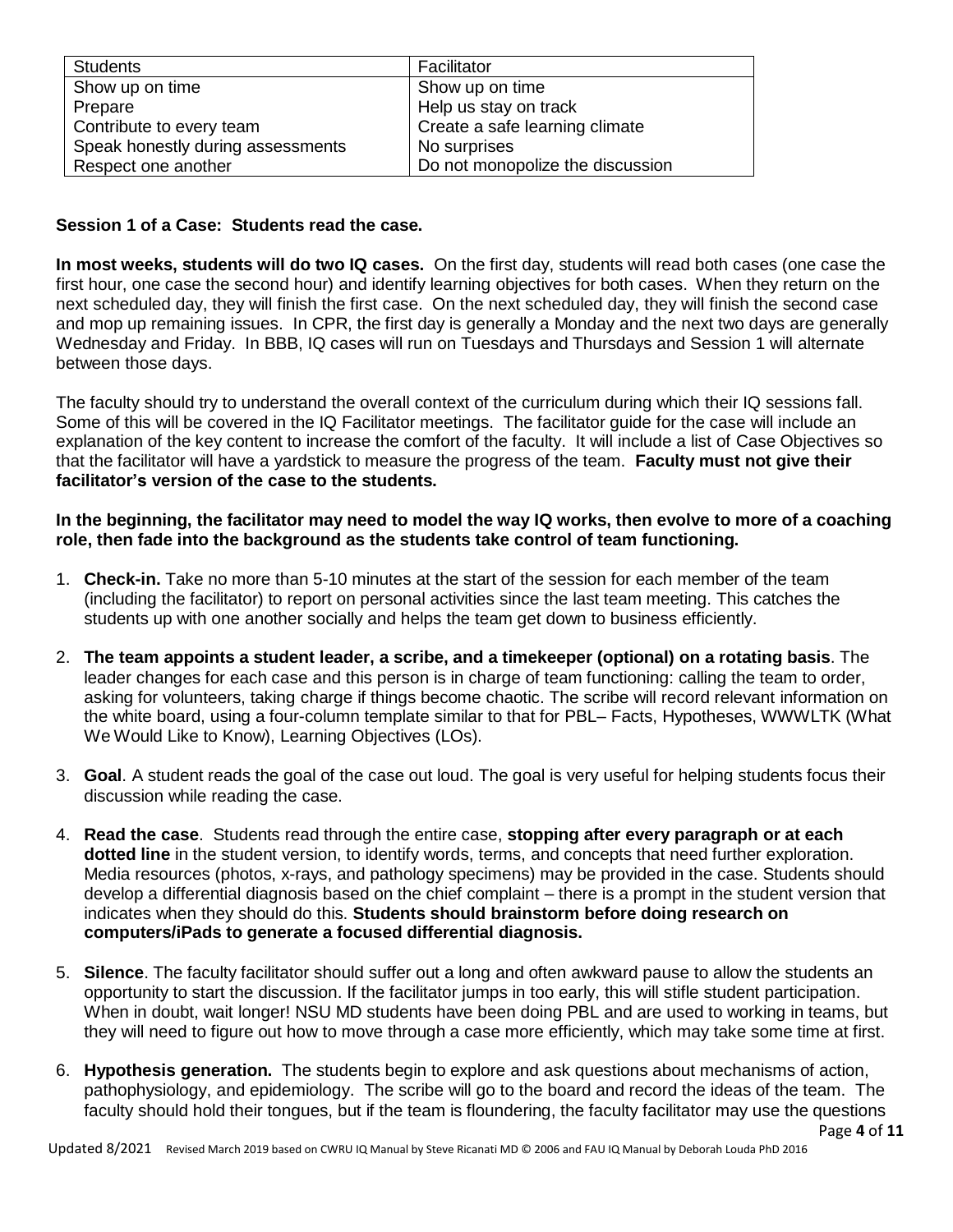from the facilitator guide to steer the students to the objectives if they are off track. **If they get way off track, remind them that there is a goal for the case!** General facilitation statements may also be used, for example:

- Can you start to make some linkages between these concepts that you have put up on the board?
- What do you think is going on here?
- Let's go deeper to find out the how this reaction works.
- What is going on at the cellular level?
- What does this treatment tell us about the functioning of the immune system?
- 7. **Questions that cannot be answered**. When the students come to the limits of their knowledge or didactic reasoning, they have found the learning objectives of the case. **If facilitated well, these student learning objectives will cover the case objectives** that are written in the facilitator guide. The team scribe will record the LOs on the white board. **All students will research all the LOs identified by the team**. This is critical because when the team returns for the second part, each team member must be knowledgeable in order to engage in discussion. It is common for students to identify certain "personal" learning objectives that may be important but not central to the case.
- 8. **SOAP 2 (SOAPP) line**. In each IQ case there is a "line" indicating where students should prepare their SOAP<sup>2</sup> presentations for the next session. Only the information up to the line should be used for **S**ubjective, **O**bjective, and **A**ssessment, while information after the line and from out of class research is used for Plan and Probe. SOAP<sup>2</sup> lines are placed at a point in the case where there are still a number of possible diagnoses to be considered. **See Appendix C for more information about SOAP 2 .**
- 9. **Check-out.** The last 10 minutes of **each session** is reserved for team, self and faculty facilitator assessment. In the beginning, the faculty may have to model this behavior, but the student leader should assume responsibility for promoting constructive feedback. For example: "Okay, we have 10 minutes left; it is time for check out. Let's go around the room and do our team and self-evals. Everyone should comment on their own participation and the process of hypothesis generation. Identify one strength and one area to build on." Students should **not** be asked to make general comments by saying something like "How did things go today?" Inevitably, this kind of statement will return bland comments like, "Things were fine, I thought that we worked together well." High-quality feedback is critical to insure that the team is functioning appropriately. Facilitators should discretely take notes about student participation and contribution to the team. **See Appendix B for Check-out strategies.**

#### **Time between Sessions**

During this time, **students in the team will research all the LOs identified by the team**. For each hour of class time, they will have about 2-4 hours of research. Students should come to the session on Day 2 prepared to contribute what they have learned to a team discussion of their objectives.

*Note: It is against NSU MD policy for students to post any materials for PBL or IQ to Facebook or other social media sites that are not secure*.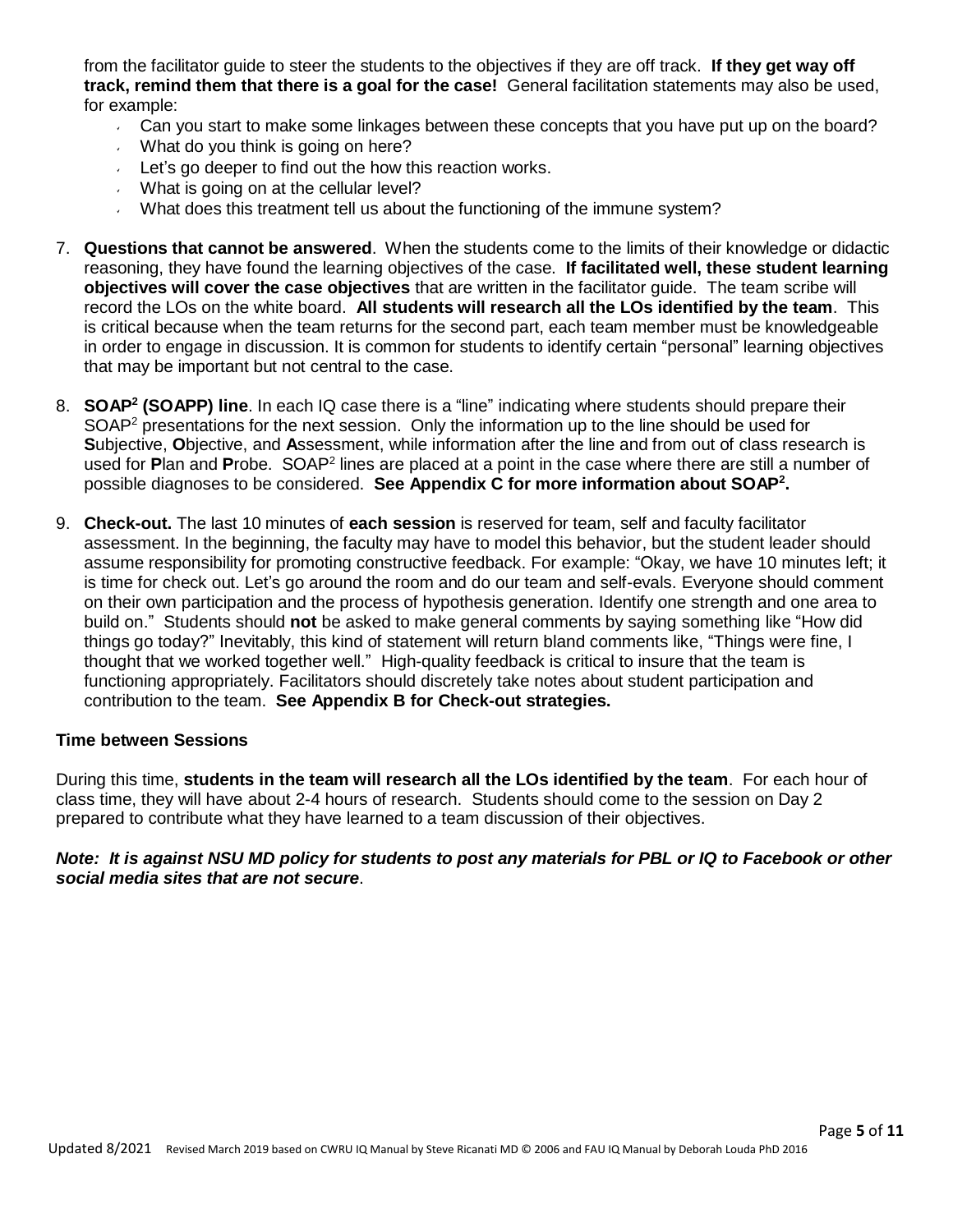# **Session 2 of a Case: Students Discuss the Learning Objectives of the Case**

- 1. **Check-in** should be minimal or skipped entirely to allow adequate time for other discussion.
- 2. **Refresh**. All students except the leader will prepare a SOAP<sup>2</sup> presentation prior to the session. **(See Appendix C.)** The facilitator will pick one student at random (or devise a method for such) who will then give an oral SOAP<sup>2</sup> presentation. SOAP<sup>2</sup> plans should either defend the plan in the case or explain what should be done differently, rather than repeat the case plan. The presentations should be followed by questions/discussion.
- 3. **Application**. Students will apply their self-study to clarifying the learning points. They will discuss, draw diagrams, and disagree. These should not be mini-book reports or reading material off an iPad screen. This is a highly interactive time. If it's not, a simple reminder to "Go to the board" will usually be effective. Facilitators should help make sure the students interact and stay on course to cover the objectives. Since all students should have researched all the learning objectives, each student should contribute to all phases of the group discussion.
- 4. **Reconciliation**. At the end of a case, the team will compare the LOs they generated to the Case Objectives articulated by the faculty. The facilitator will pass out the objectives prepared by the faculty. This is quality control for the team. If certain Case Objectives were not discussed, the team must figure out why this happened and come up with strategies to address the objectives that were not explored within the team. Cases do not end on the second day! Students may have further IQ work to complete.
- 5. **Check-out.** The last 10 minutes of **each session** is reserved for team, self and facilitator feedback. See the description of Check-out under Part 1.

# **Expectations for all students in IQ**

- IQ session are mandatory
- Students will be on time for all IQ sessions
- All students contribute to analyzing the case during Session 1
- All students research all LOs and come to Session 2 prepared for an in-depth discussion
- All students except the Leader prepare a SOAPP- student(s) will be chosen at random to present
- All students make significant contributions to the discussion of each Learning Objective
- All students provide specific, helpful feedback during Check-out
- Excused absences for IQ sessions can be granted only by the Office of Student Affairs
- If a student misses an IQ session due to an unexpected problem, the student must notify the Block Director, the IQ facilitator, and at least one other team member as soon as possible
- All students complete facilitator evaluations and peer evaluations as required

# **Expectations for the Student Leader in IQ**

- Monitor the team's time management for Session 1
- Ensure that Learning Objectives (LOs) are organized and finalized
- Outline the critical content for each LO
- Prepare a tentative schedule for discussion of LOs in Session 2
- Keep team on track in Session 2
- Encourage equal participation by all team members
- Lead and encourage quality feedback by all team members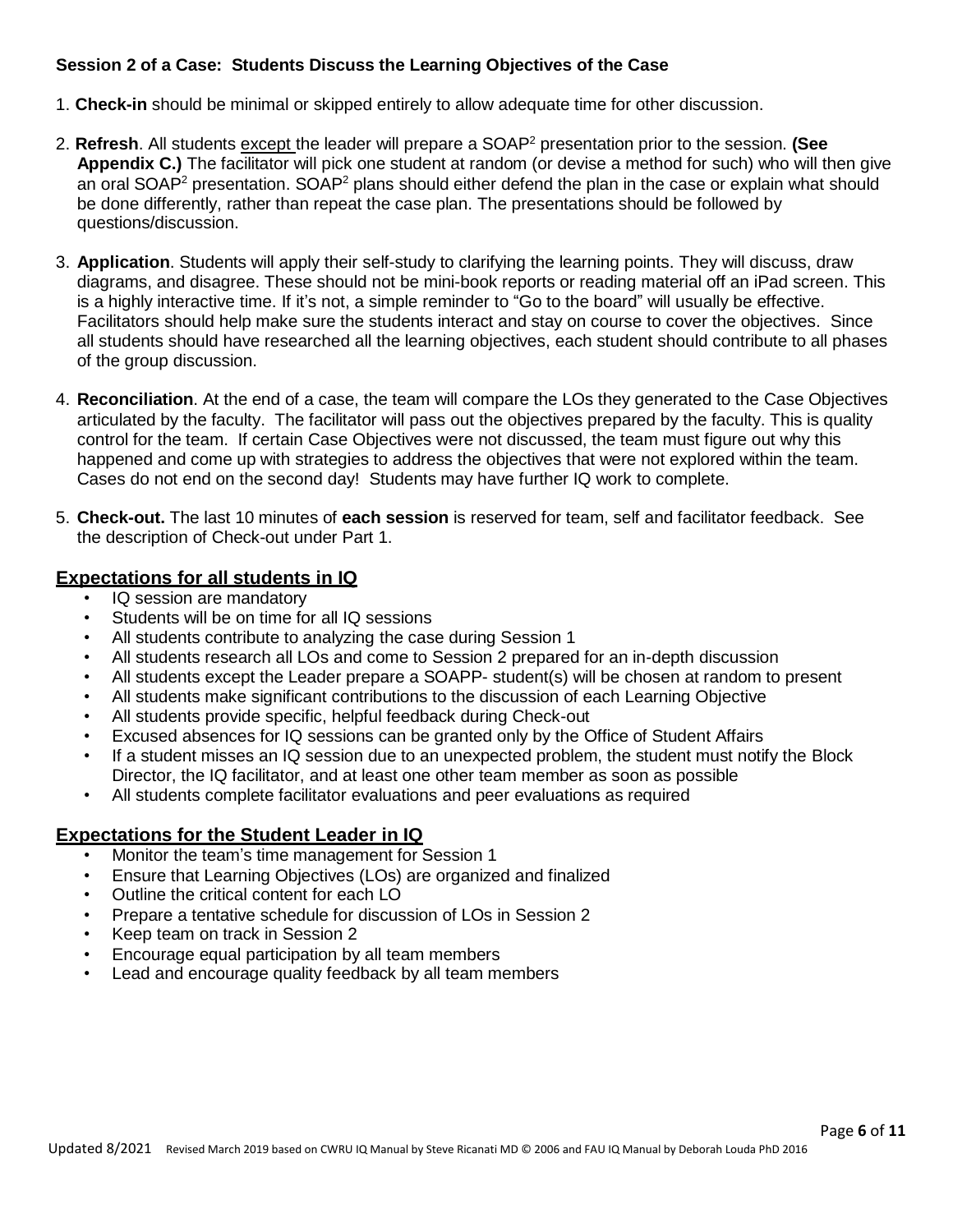# **Appendix A: IQ Norming Checklist**

Dr. Kiran C. Patel College of Allopathic Medicine NOVA SOUTHEASTERN UNIVERSITY Florida

# **IQ Team Norming Checklist**

*Please discuss the following IQ norms at the beginning of each block or new IQ team, as well as any other norms you may feel are important to the optimal functioning of your team.*

# **Review Non-Negotiable Norms.** These have been established by the faculty and are not flexible.

- $\sim$  All IQ team members are expected to be on time and present for the entire session.
	- $\circ$  If a student will miss a session for an excused absence, the student will notify the Block Director(s), IQ facilitator and other members of the team. The student will make up the session by contributing to the learning of the team in a manner that will be determined by the facilitator, other team members, and/or the block director(s).
- Cases are read and discussed one paragraph at a time.
- At the prompt in each case, students will develop an initial differential diagnosis without using external resources.
- All students will research all team generated learning objectives.
- $\sim$  All team members are expected to contribute to the development and discussion of learning objectives in a meaningful way.
- The IQ team must promote a safe environment in which team members can feel free to express uncertainties and provide non-judgmental feedback.
- Debriefing check-out must take place at the end of every IQ session (10 minutes).  $\mathbf{v}$

# **Review expected professional behaviors and discuss why they are an important part of the NSU MD College of Medicine learning environment.**

- Students should feel free to provide study materials to other students in their own class, but sharing IQ learning objectives or study notes with students in subsequent classes or outside NSU MD is a violation of professional behavior. The use of Facebook or other non-secure social media sites by students for any IQ materials is strictly prohibited.
- If iPads are used during IQ sessions, documents and sites that do not relate to the session should not be accessed (e.g., email, Facebook, web surfing, working on other assignments).

# **Review additional norming questions.**

- What expectations do students have of one another?  $\mathbf{v}$
- How much should each team member participate in the discussion?
- What are your expectations of the faculty facilitator?
- How will the leader be assigned?
- How will the scribe be assigned? Will the team use a scribe for all sessions, or just Session 1?
- How will iPads be used?
- Will the team take a short break during each session? Will there be food?
- Does the team want to write answers to official learning objectives at the end of each case to use as a shared study guide?
- Are there any additional norms that the team would like to discuss?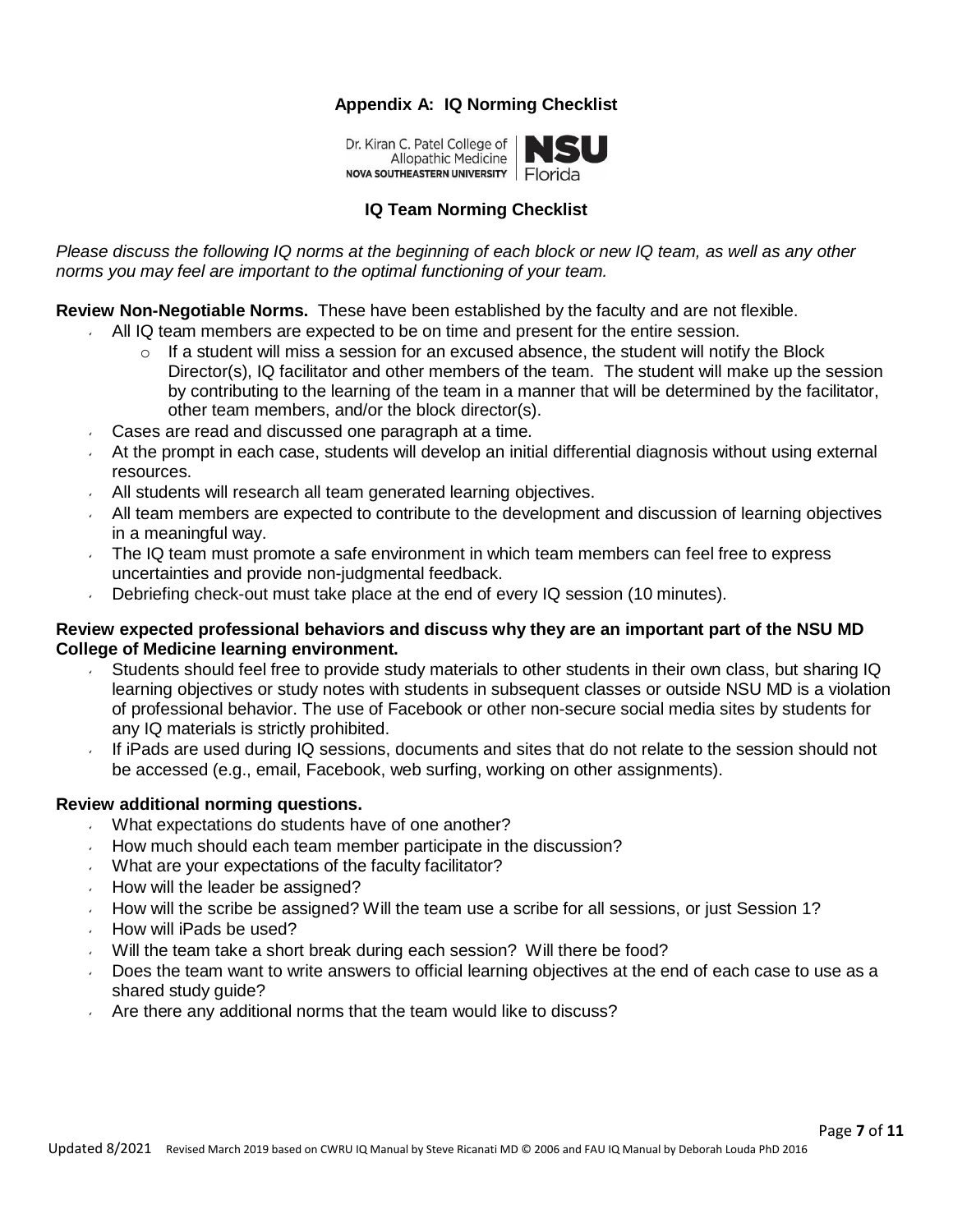# **Appendix B: Check-out: A Developmental Strategy for IQ Facilitators**

*The following is a developmental strategy for guiding check-outs that will move your IQ team from the comfort of evaluating and improving the group process to gaining comfort with the challenges of self-evaluation and peer-evaluation. Our students were expected to give and receive peer feedback (written and in small groups); in IQ, we want them to further develop this skill, which they will need for the rest of their careers.*

*It is important for teams to be functioning reasonably well and for a "safe" environment to have been established before challenging too much with peer evaluation. It may be helpful to pose your question(s) to the team and then give all of them 60 seconds of silence to write down notes for themselves before beginning the check-out process. Don't do this more than once a week and let them know during Check-In that you'll be*  posing some Check-Out Questions at the end of the day, so they can adjust their timing of the case discussion.

#### Suggested Check-out Questions:

Early weeks:

1. *Focus on group formation.* "State one thing that worked well in IQ this week and one way that the team might improve."

2. *Focus on group process.* "Take 1 minute and write down answers to the following:

A) How does IQ facilitate your understanding of the concepts in the case?

#### B) What might the team have done differently that would have better supported your learning?" *Be sure to take note of the important ways that the team wants to improve and consider reminding them about the major points the following week. This can really help your group to make very early group process corrections/improvements.*

3. *Focus on group process improvement.* "How has our team improved since the beginning?"

4. *Focus on self-evaluation and self-awareness*. "Tell us one way that you help the team and one thing that you could do (or not do) that would benefit group learning."

Later weeks:

5. *Focus on peer-evaluation.* "Give feedback to at least one team member about something that they did that was helpful to you or the team."

6. *Focus on peer-evaluation*. "In your Check-out comments today, challenge yourself to tell the person sitting to your left something that they have done well over the last few weeks and something that they could do (or not do) that would help the team." If team members are struggling to think of things, encourage them to get help from the rest of the group.

7. *Focus on self-improvement*. "Please include in your Check-out comments one way that you think you have improved during IQ in this block and one thing that you still want to do better."

8. *Focus on peer-improvement reinforcement.* "Please include in your Check-out comments one way that you have seen another team member make a change that has been beneficial to you and/or the team during this block."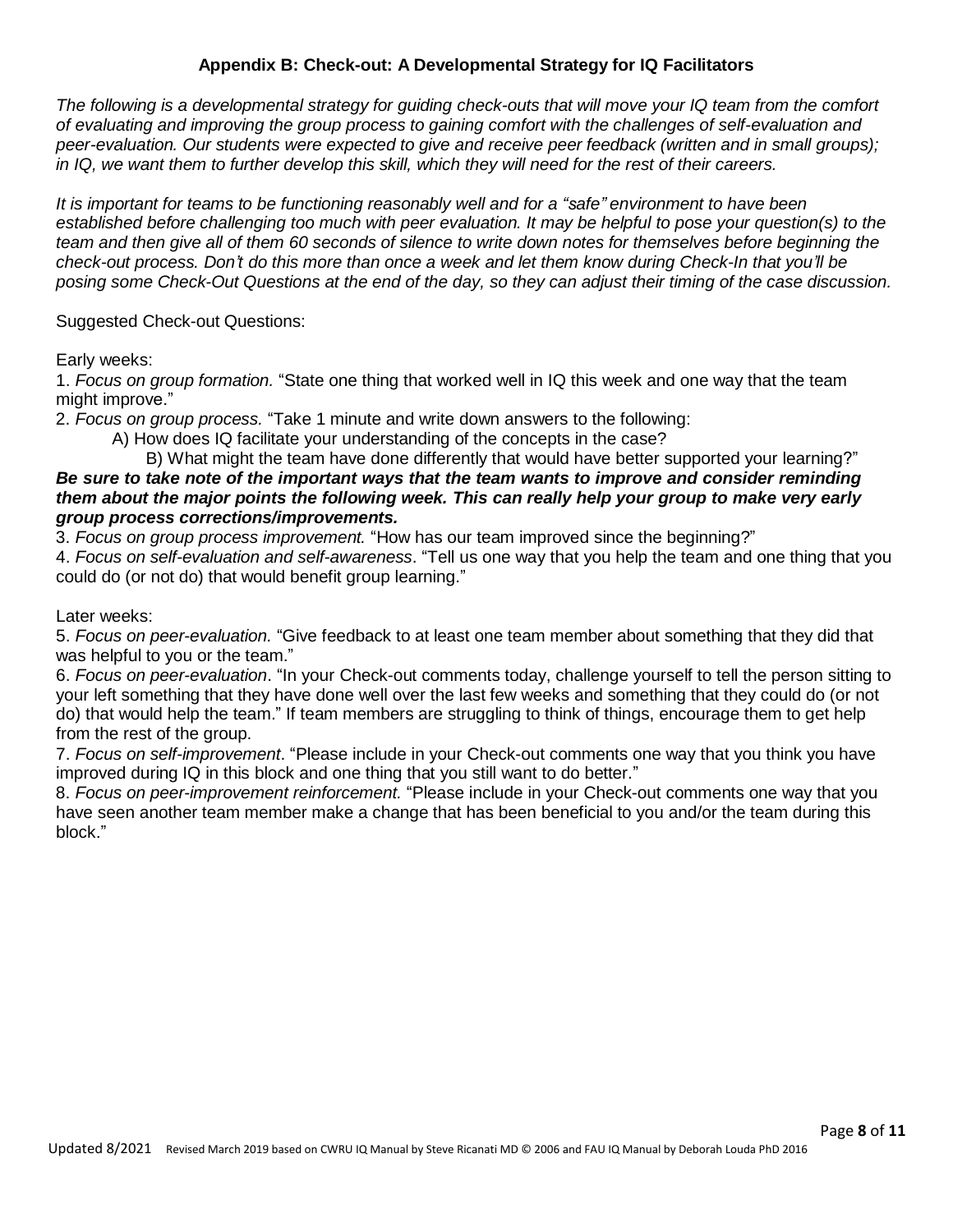#### **SOAP <sup>2</sup> Components:**

- **S**ubjective summary of the pertinent history
- **O**bjective pertinent physical findings, labs, x-rays
- **Assessment to analyze by comparing and contrasting possibilities. Narrow the differential (3-4 most** relevant options).
- **Plan management for the patient.**
- **P**robe a case-related issue for self-directed learning (The second P of SOAPP is to answer your questions.)

# **IQ SOAP <sup>2</sup> Presentation Guide**

#### **SUBJECTIVE:**

**Case Frame:** " Patient's nam e" is a "ID –ag e, g ender , other r elevant dem og raphics" with **pertinent PMH,** who presents with **CC**.

**HPI:** Include brief story that completely and succinctly describes the presenting complaint and associated symptoms, inclusive of pertinent risk factors, positive review of systems and pertinent negatives. The HPI should be both chronological and provide a logical sequence of events.

# **Supporting History:** Pertinent **PMH**, **FH**, **SH**

#### **Medications** are

**Allergies** (describe reaction)

# **OBJECTIVE:**

**PE** was notable for **(include pertinent positives and negatives only).** 

Labs were significant for **(include pertinent positives and negatives only).** 

**Studies** showed \_\_\_\_\_\_\_\_\_\_ (include pertinent positives and negatives only).

#### **ASSESSMENT:**

.

| Patient's clinical picture is most consistent with " your top diagnosis" | because of these |
|--------------------------------------------------------------------------|------------------|
| , these labs, and these studies<br>symptoms<br>these signs .             |                  |
| Alternative diagnoses to consider are<br>These are less likely because   |                  |

#### **PLAN:**

My plan for **evaluation and treatment** is **Fig. 1** Would recommend for follow-up.

#### **PROBE:**

While doing my research I looked up example and the same of think about something related to the care of this patient about which you are unsure. Formulate a question and find primary sources that help you answer it.) Provide article, resource, or reference to your team.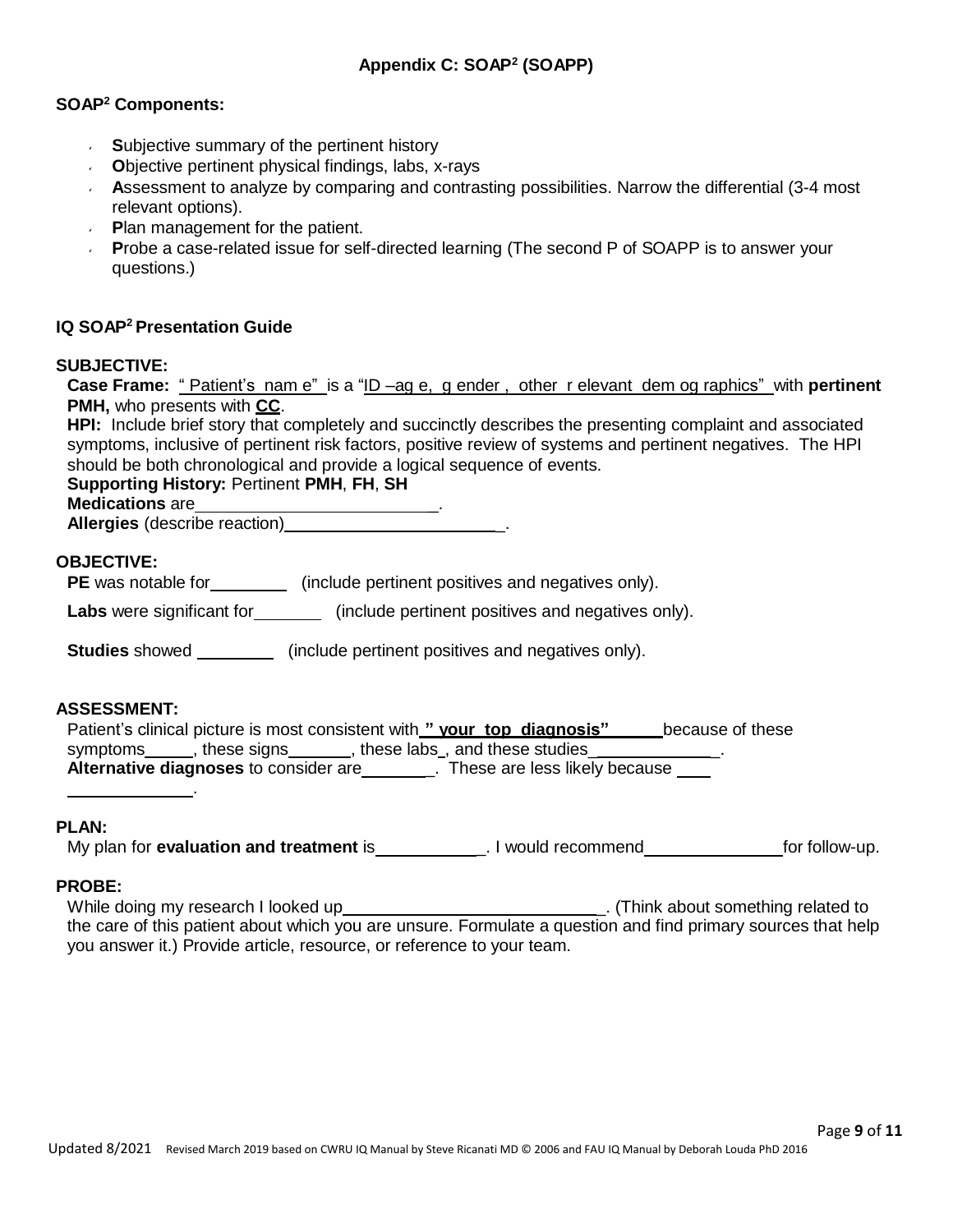# **Appendix D**

# **Narrative Facilitator Assessment for IQ**

*Student: Facilitator: Date:*

Instructions to Facilitator: Please write comments for each competency area, providing specific examples where possible.

| <b>Behaviors</b>                                                                                                                         | <b>Targeted Areas for</b><br>Improvement | <b>Areas of Strength</b> |  |  |  |  |
|------------------------------------------------------------------------------------------------------------------------------------------|------------------------------------------|--------------------------|--|--|--|--|
| Practice Based Learning & Improvement (PBLI): Research<br><b>Skills</b>                                                                  |                                          |                          |  |  |  |  |
| Uses appropriate resources to obtain information                                                                                         |                                          |                          |  |  |  |  |
| Practice Based Learning & Improvement (PBLI): Reasoning                                                                                  |                                          |                          |  |  |  |  |
| Generates an appropriately prioritized differential diagnosis<br>based on facts                                                          |                                          |                          |  |  |  |  |
| Justifies reasoning by synthesizing information pertinent to<br>case                                                                     |                                          |                          |  |  |  |  |
| Practice Based Learning & Improvement (PBLI): Self-<br><b>Assessment and Self Improvement</b>                                            |                                          |                          |  |  |  |  |
| Performs constructive self-evaluation of learning                                                                                        |                                          |                          |  |  |  |  |
| Accepts and acts on peer and facilitator feedback                                                                                        |                                          |                          |  |  |  |  |
| Interpersonal Skills & Communication (ICS): Interpersonal<br>Skills as a Team Member                                                     |                                          |                          |  |  |  |  |
| Maintains consistently respectful relationships with other<br>team members                                                               |                                          |                          |  |  |  |  |
| Considers alternative explanations and suggestions<br>provided by other team members                                                     |                                          |                          |  |  |  |  |
| Provides constructive feedback to individual team<br>members and team as a whole                                                         |                                          |                          |  |  |  |  |
| Interpersonal Skills & Communication (ICS): Interpersonal<br>Skills as a Team Leader                                                     |                                          |                          |  |  |  |  |
| Sets an agenda and helps the group maintain a focused<br>discussion                                                                      |                                          |                          |  |  |  |  |
| Encourages participation by all team members                                                                                             |                                          |                          |  |  |  |  |
| <b>Interpersonal Skills &amp; Communication (ICS): Information</b><br><b>Sharing</b>                                                     |                                          |                          |  |  |  |  |
| Shares knowledge with the team                                                                                                           |                                          |                          |  |  |  |  |
| Helps peers clarify ideas                                                                                                                |                                          |                          |  |  |  |  |
| Ethics & Professionalism (EP): Work Habits                                                                                               |                                          |                          |  |  |  |  |
| Consistently well prepared for discussion of objectives                                                                                  |                                          |                          |  |  |  |  |
| Consistently well prepared for SOAP <sup>2</sup>                                                                                         |                                          |                          |  |  |  |  |
| Consistently on time and prepared to begin work                                                                                          |                                          |                          |  |  |  |  |
| For end-of-block summative assessment only:                                                                                              |                                          |                          |  |  |  |  |
| <b>Global Assessment Comments (for inclusion in MSPE):</b><br>Additional Global Assessment Comments if any (for internal use in NSU MD): |                                          |                          |  |  |  |  |